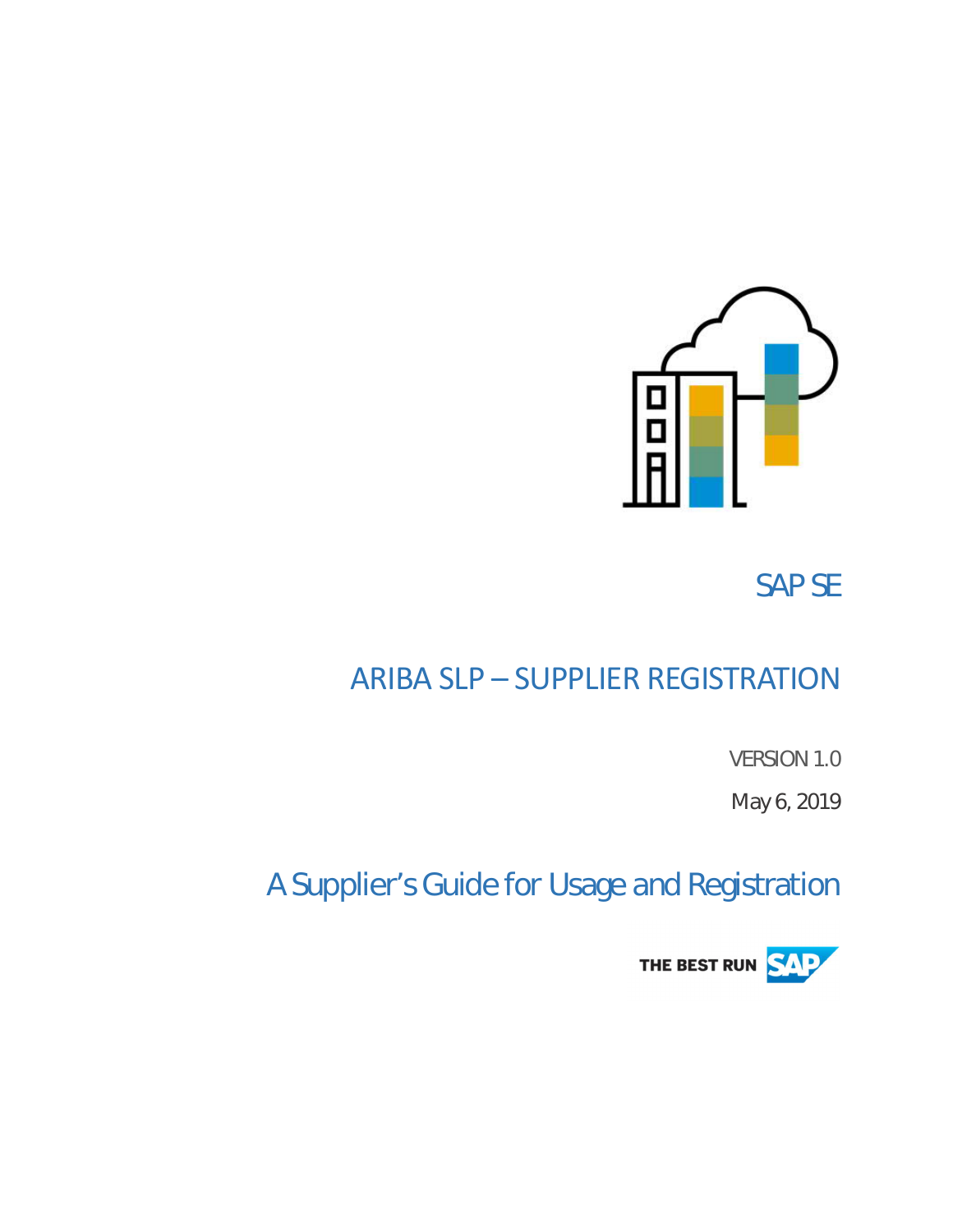## Ariba SLP – Supplier Registration

#### Preface

Dear Supplier,

Either you will or you have recently received an invitation notification to the new Ariba SLP – Supplier Registration.

With this correspondence we would like to provide you with some additional information about why the registration is necessary, what has to be done and what it means for you as a supplier and your business with SAP.

On March  $4<sup>th</sup>$ , 2019 SAP went live with the implementation and usage of the new Ariba Supplier Lifecycle Management Program (SLP).

The purpose and the feasibility behind Ariba SLP is to "pre-qualify" existing and new SAP suppliers and partners.

Also, Ariba SLP is a prerequisite for suppliers to attend and participate in all upcoming and future SAP Sourcing events performed in Ariba Sourcing (RfX process, Request for Proposal and related sourcing).

In order to participate in such Ariba Sourcing events, all designated and selected suppliers must first register and fill out the questionnaire through the Ariba SLP – Supplier Registration.

Please note that this registration technically consists of these two components:

- 1. Register to the Ariba Network (AN)
- 2. Register @ SAP "SAPGLOBAL" realm by starting from the AN login

**Attention**: In the case you already have an existing Ariba Network account, you can use the same account for step 1 and you will be re-directed to step 2

*To further explain,* the invitation link you received from SAP provides you two options, these are to register to the Ariba Network with a plain new account, or logon with existing account information (user and password). In case you already have an Ariba Network account, we encourage you to re-use the same account (if required contact your company's AN account administrator); this will re-direct you automatically to step 2, connecting you to the SAP Procurement realm.

**Important:** Please do not forward the invitation link you receive to others as you might create "cross-linking" on the existing user – if you require any correction please provide SAP the designated contacts to be invited (name and e-mail) and we will re-send the invitation to this new contact.

To further support any inquiries you may have related to the Ariba SLP – Supplier Registration, SAP has put together and created a "Supplier FAQ (Questions and Answers sheet)" and also this "Supplier Registration Onboarding document" which are stored in the SAP Supplier Portal. You may access both documents by clicking on this link: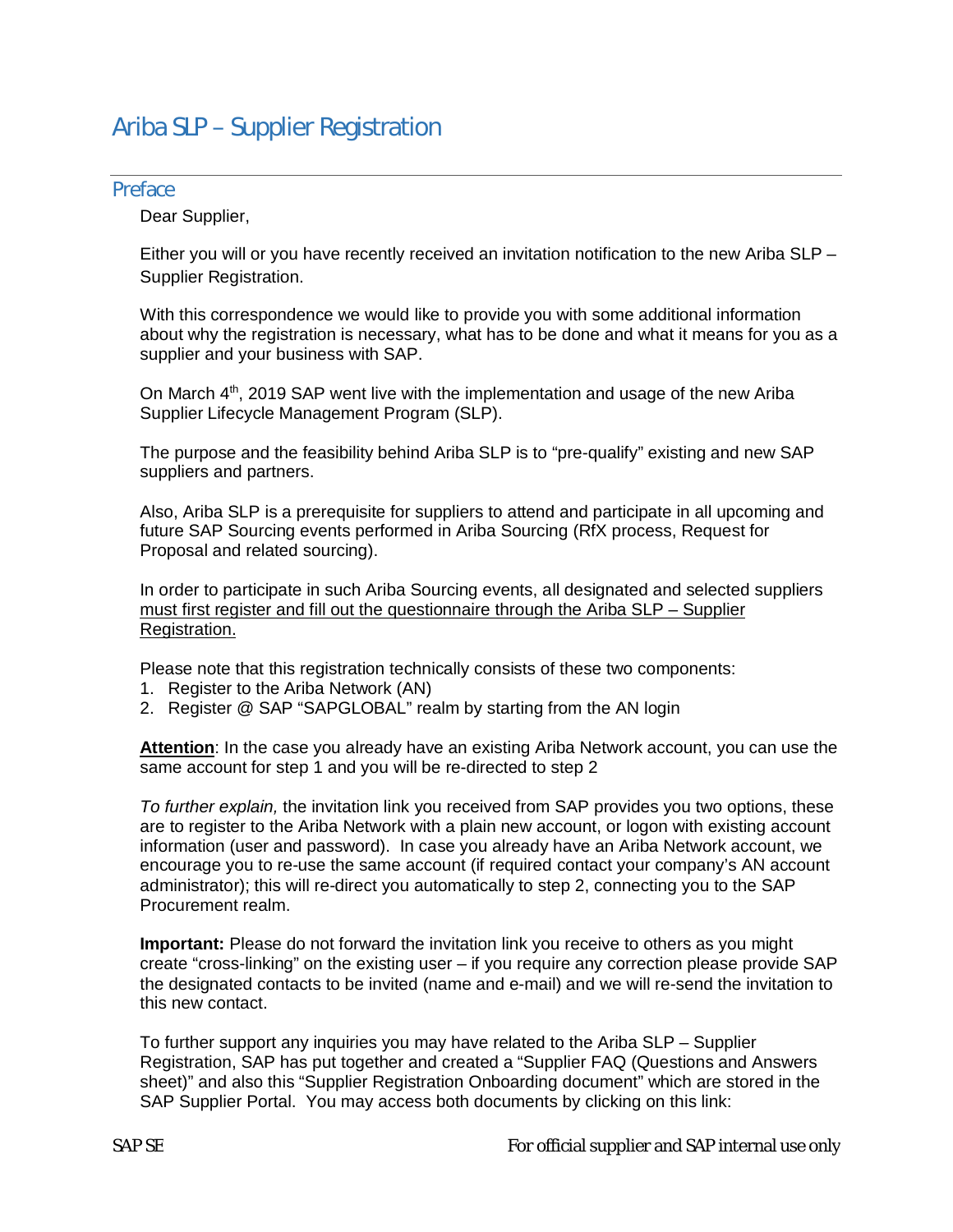#### <https://www.sap.com/about/agreements/sap-supplier-portal.html>

Should you have additional questions, please feel to contact us at any time using this email address

#### **SAP Supplier Relationship Management** <[Supplier\\_Management@sap.com](mailto:Supplier_Management@sap.com)>

**Follow these instructions** if you log on as a supplier to the Ariba Network but cannot see the SAP Registration Questionnaire:

- **1.** Check to see if the "SAP GLOBAL" Tab is visible and available
- **2.** If "SAP GLOBAL" Tab is not visible or available, the registration with the SAP realm (domain) was not successful.
- **3.** The Supplier Contact or User who receives the registration invitation email should use the log in credentials associated with their email ID since the registration link in the email is a personalized one
- **4.** If "SAP GLOBAL" Tab is visible then the SAP Supplier Registration Questionnaire should be available in the "Registration Questionnaires section of the "SAP GLOBAL" Tab

Also you may check by using Ariba Apps Icon and selecting "Proposals":



To verify that you are in the Sourcing Area of your Network account: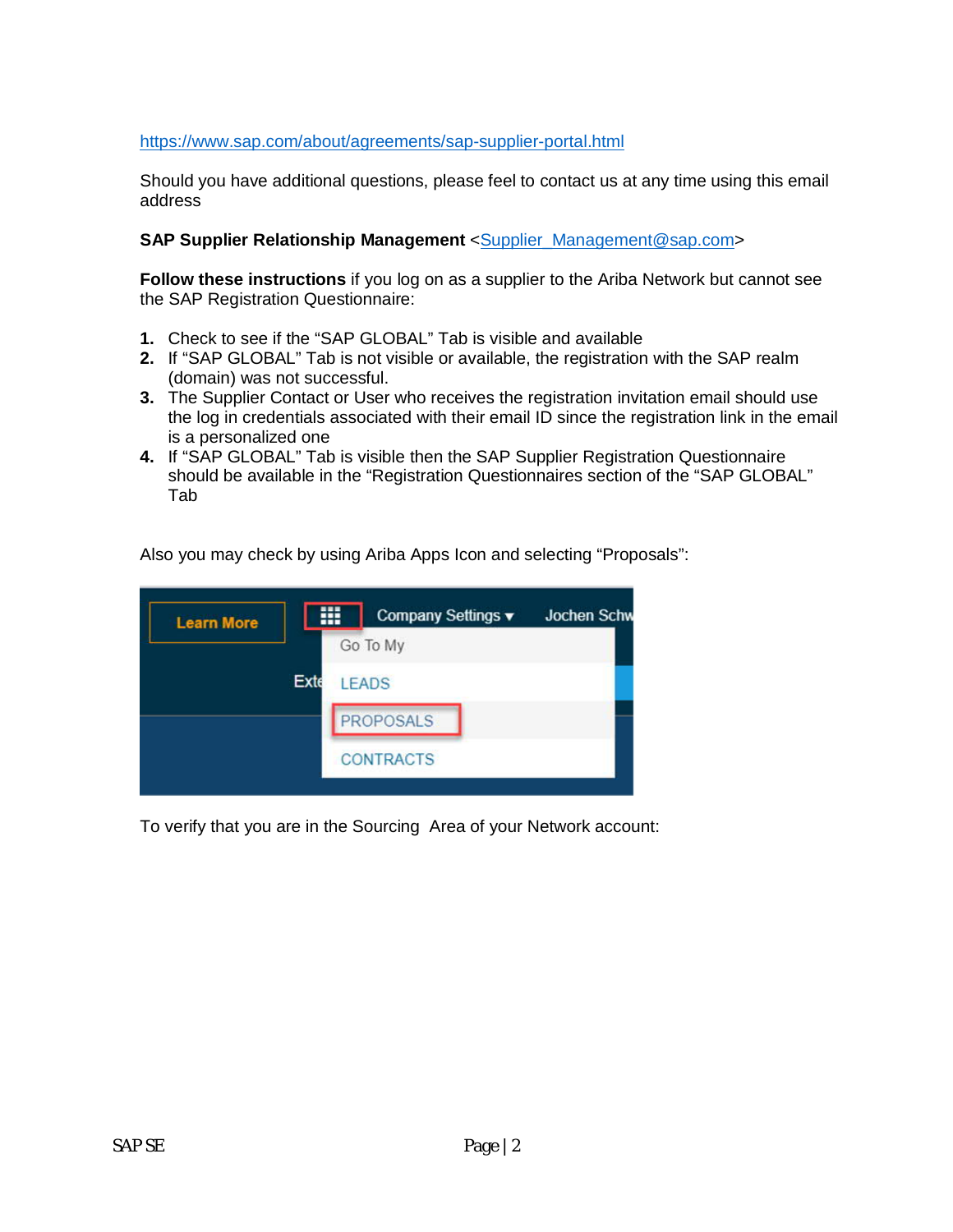| Ariba Sourcing                 |                                                                                                                                                                                                                                        |    |                               |                   | 噩 | Company Settings v  | Help (<br>Jochen Schweizer v |  |  |
|--------------------------------|----------------------------------------------------------------------------------------------------------------------------------------------------------------------------------------------------------------------------------------|----|-------------------------------|-------------------|---|---------------------|------------------------------|--|--|
| SAP GLOBAL - TEST              |                                                                                                                                                                                                                                        |    |                               |                   |   |                     |                              |  |  |
| There are no matched postings. | Welcome to the Ariba Spend Management site. This site assists in identifying world class suppliers who are market leaders in quality, service, and cost. Ariba, Inc.<br>administers this site in an effort to ensure market integrity. |    |                               |                   |   |                     |                              |  |  |
|                                | Events                                                                                                                                                                                                                                 |    |                               |                   |   |                     |                              |  |  |
|                                | Title                                                                                                                                                                                                                                  | ID | End Time 1                    |                   |   | Event Type          |                              |  |  |
|                                |                                                                                                                                                                                                                                        |    |                               | No items          |   |                     |                              |  |  |
|                                | <b>Risk Assessments</b>                                                                                                                                                                                                                |    |                               |                   |   |                     |                              |  |  |
|                                | Title                                                                                                                                                                                                                                  | ID | End Time ↓                    |                   |   | Event Type          |                              |  |  |
|                                |                                                                                                                                                                                                                                        |    |                               | No items          |   |                     |                              |  |  |
|                                | <b>Registration Questionnaires</b>                                                                                                                                                                                                     |    |                               |                   |   |                     |                              |  |  |
|                                | Title                                                                                                                                                                                                                                  |    |                               | ID                |   | End Time 1          | <b>Status</b>                |  |  |
|                                | Status: Completed (1)<br>v                                                                                                                                                                                                             |    |                               |                   |   |                     |                              |  |  |
|                                | Supplier registration questionnaire                                                                                                                                                                                                    |    |                               | Doc232078727      |   | 4/29/2019 1:30 PM   | Registered                   |  |  |
|                                |                                                                                                                                                                                                                                        |    |                               |                   |   |                     |                              |  |  |
| <b>Ariba Network</b>           |                                                                                                                                                                                                                                        |    | Upgrade from standard account | <b>Learn More</b> | E | Company Settings v  | Jochen Schweizer v           |  |  |
| <b>CATALOGS</b><br>HOME        |                                                                                                                                                                                                                                        |    |                               |                   |   | External Document v | Create v                     |  |  |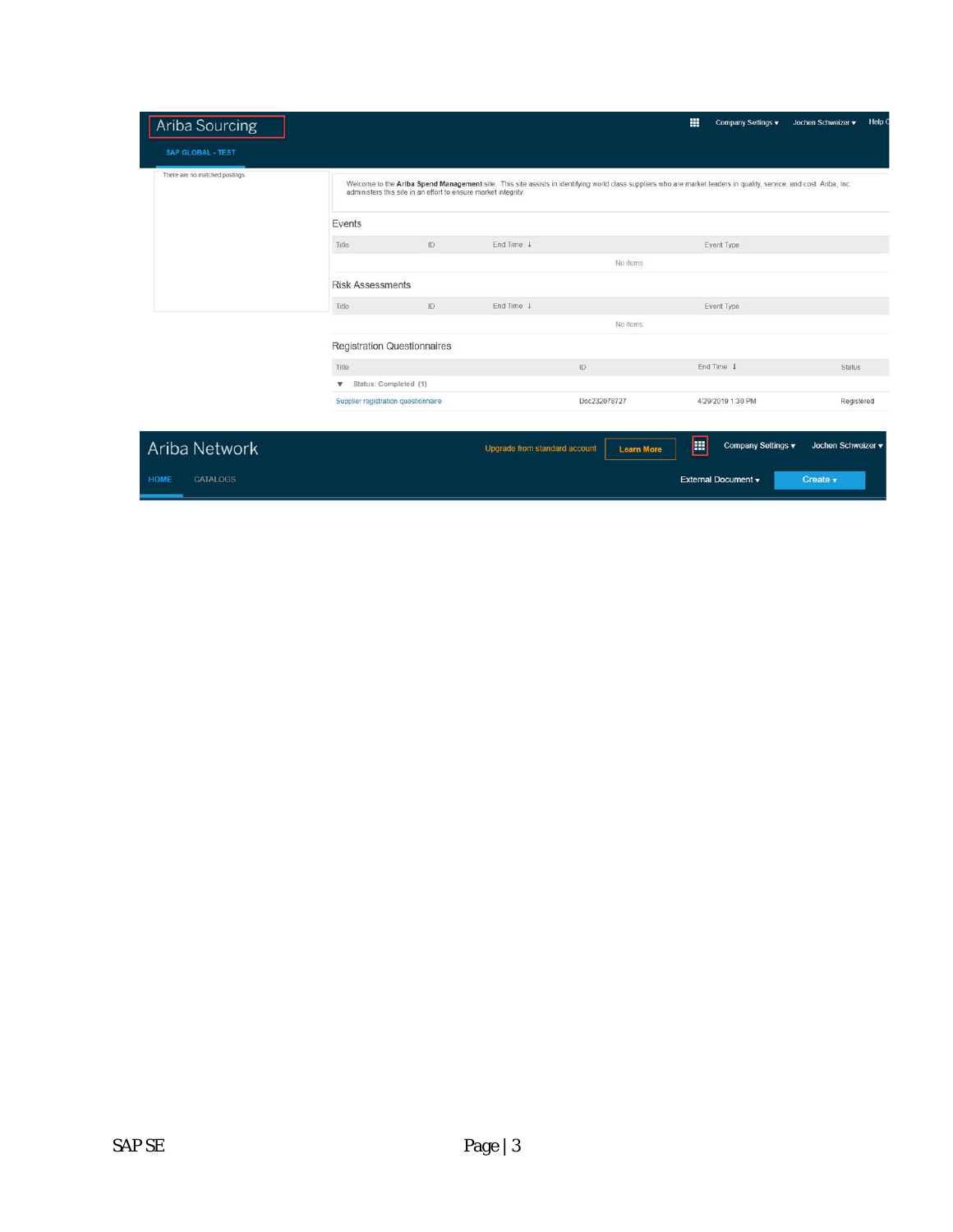Onboarding Guidance and the Basics **Instructions** 





**INTERNAL** 





### Content

**Getting Started** 

- Receive invitation
- Sign-up for a new / log-in with an existing Ariba Network account

Sign-up for an Ariba Network account

Complete the SAP registration questionnaire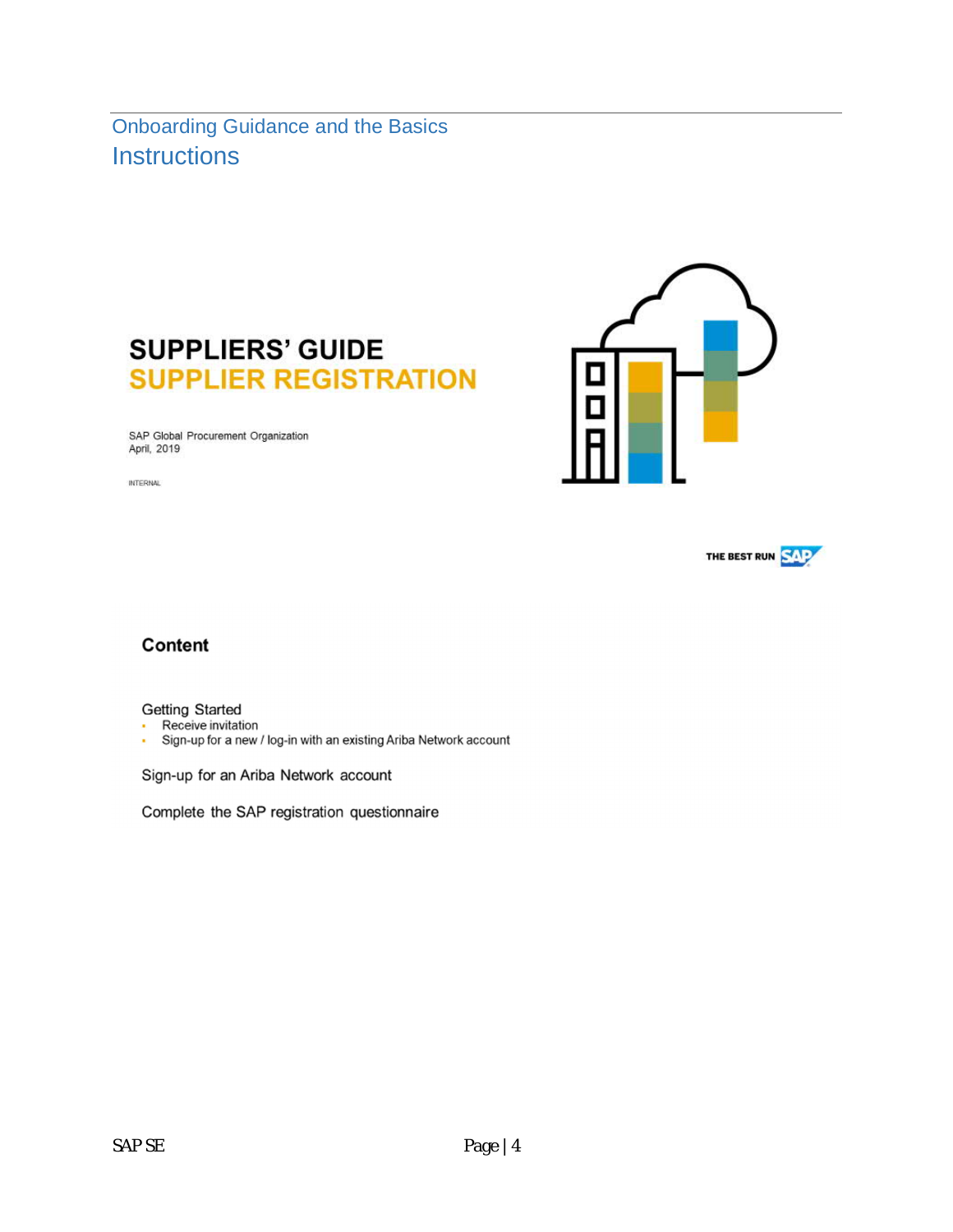As described previously in this document, you will receive an initial invitation email to join the Ariba Network and the SAP Realm (domain) "SAP GLOBAL".

Click the given link "Click Here" to access the Ariba Network registration page.

Important: An Ariba Network ID (ANID) is required to participate in sourcing events or other activities related to sourcing furnished by SAP through the Ariba Sourcing system.

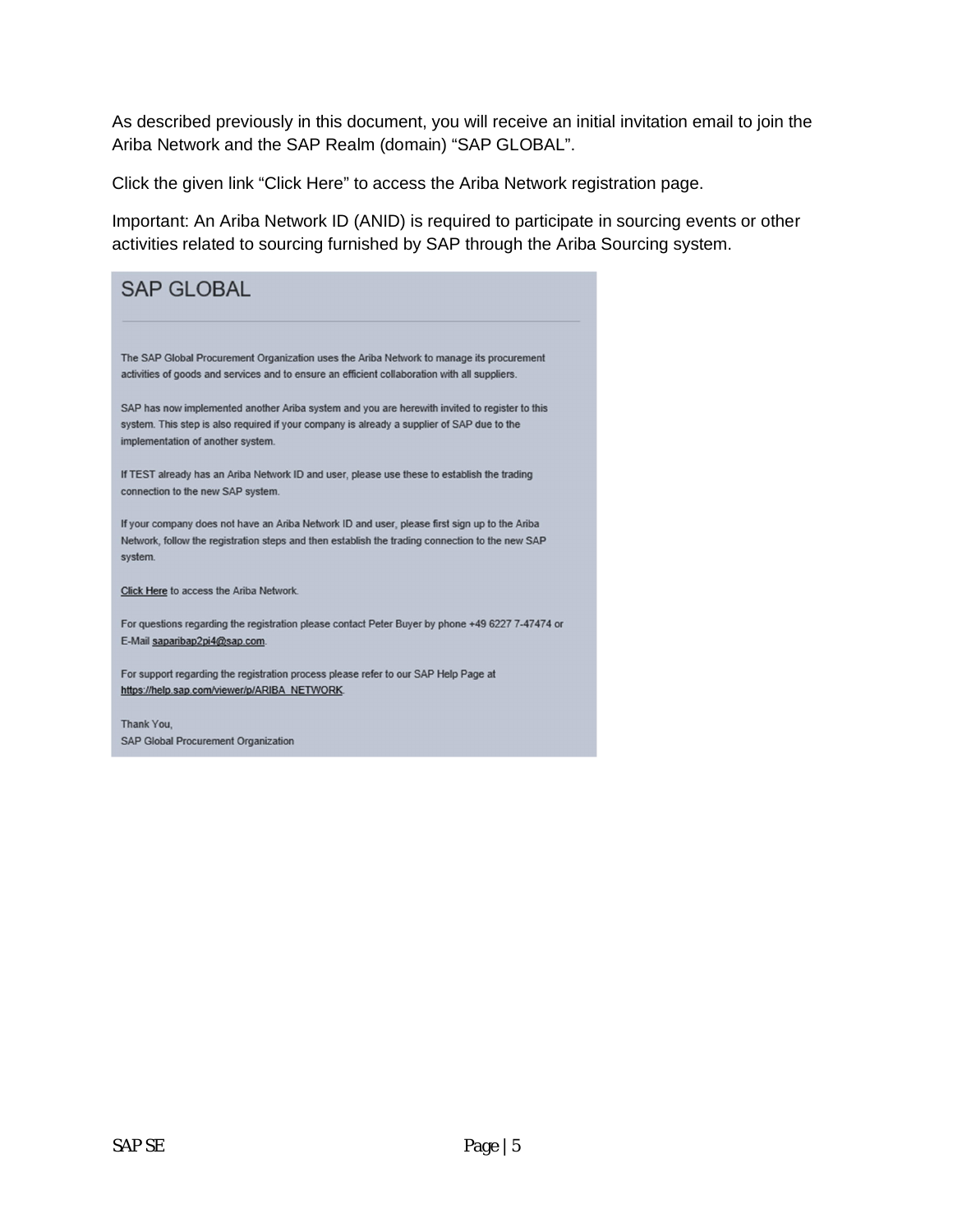Also as previously described, at this point either you already have an Ariba Network ID or you do not have an Ariba Network ID.

#### **No Ariba Network ID:**

Please create a new Ariba Network ID, which means your company is not yet registered or does not yet have an Ariba Network ID

### **Ariba Network ID Exists:**

Simply log in with your user and password

| Ariba Sourcing                                                                                                                                                                                                                                                                                                                                                                                  |         | 噩 | Help Center >> |
|-------------------------------------------------------------------------------------------------------------------------------------------------------------------------------------------------------------------------------------------------------------------------------------------------------------------------------------------------------------------------------------------------|---------|---|----------------|
| Welcome, Peter Miller                                                                                                                                                                                                                                                                                                                                                                           |         |   |                |
| Have a question? Click here to see a Quick Start quide.                                                                                                                                                                                                                                                                                                                                         |         |   |                |
| Welcome to the Ariba Network. SAPGLOBAL - T has invited you to a sourcing event.                                                                                                                                                                                                                                                                                                                |         |   |                |
| New to the Ariba Network? Sign up to register your user account.                                                                                                                                                                                                                                                                                                                                | Sign up |   |                |
| Already have an account?<br>Log in<br>About Ariba Network                                                                                                                                                                                                                                                                                                                                       |         |   |                |
| The Ariba Network is your entryway to all your Ariba seller solutions. You now have a single location to manage all of your customer relationships and supplier activities regardless of which<br>Ariba solution your customers are using. Once you have completed the registration, you will be able to:                                                                                       |         |   |                |
| • Respond more efficiently to your customer requests<br>• Work more quickly with your customers in all stages of workflow approval<br>• Strengthen your relationships with customers using an Ariba Network solution<br>• Review pending sourcing events for multiple buyers with one login<br>. Apply your Company Profile across Ariba Network, Ariba Discovery and Ariba Sourcing activities |         |   |                |
| Moving to the Ariba Network allows you to log into a single location to manage:                                                                                                                                                                                                                                                                                                                 |         |   |                |
| . All your Ariba customer relationships<br>. All your event actions, tasks and transactions<br>• Your profile information                                                                                                                                                                                                                                                                       |         |   |                |

- 
- Tour prome information<br>- All your registration activities<br>- Your contact and user administrative tasks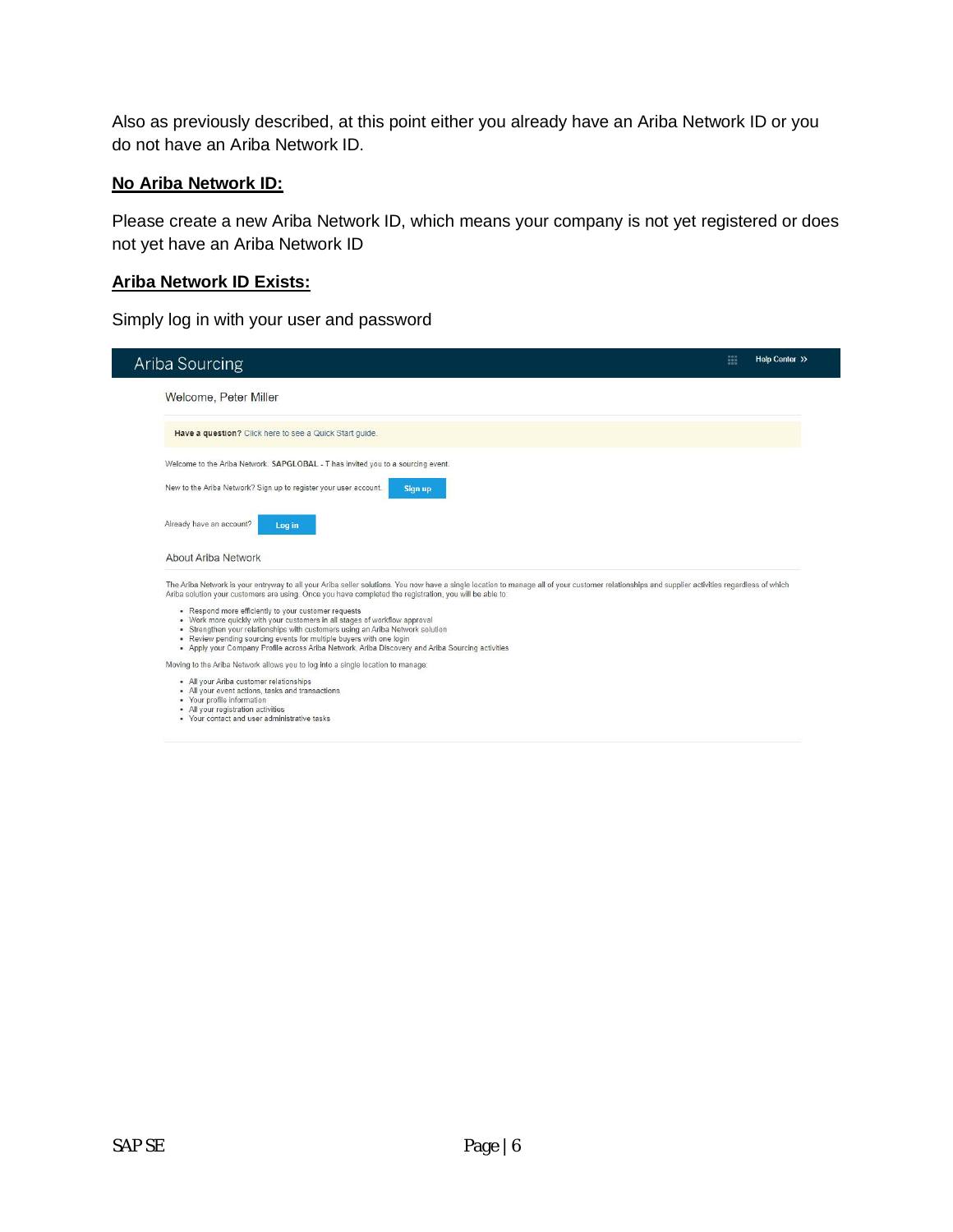Don't Have an Ariba Account? Sign Up

In order to sign up and register on the Ariba Network, you will need to provide the following information:

#### **Company Information**

- 1. Company Name
- 2. Country
- 3. Address
- 4. Postal Code
- 5. City
- 6. State

#### **User Account Information**

- 1. First and last Name
- 2. In case you want to use an individual user name instead of your E-Mail address, please unflag the checkbox
- 3. Enter a user name (if checkbox was unflagged)
- 4. Define a password
- 5. Repeat password
- 6. Define user account language
- 7. Enter E-Mail address for receiving orders via the Ariba Network
- 8. You can provide further information on your business (Optional)
- 9. Carefully read and confirm the 'Terms of Use'
- 10. Carefully read and confirm the 'SAP Ariba Privacy Statement'
- 11. Click "Create account and continue" to finish the registration

| Create account                                                                                       |                             |        | <b>Create account and continue</b><br>Cancel                                                                      |
|------------------------------------------------------------------------------------------------------|-----------------------------|--------|-------------------------------------------------------------------------------------------------------------------|
| First, create an SAP Ariba supplier account, then complete questionnaires required by SAPGLOBAL - T. |                             |        |                                                                                                                   |
| Company information                                                                                  |                             |        |                                                                                                                   |
|                                                                                                      |                             |        | * Indicates a required field                                                                                      |
| Company Name:*                                                                                       | <b>TEST</b>                 |        |                                                                                                                   |
| Country:*                                                                                            | Germany [DEU]               |        | If your company has more than<br>$\checkmark$<br>one office, enter the main office<br>address. You can enter more |
| Address:*                                                                                            | Dietmar-Hopp-Allee 16       |        | addresses such as your shipping<br>address, billing address or other                                              |
|                                                                                                      | Line 2                      |        | addresses later in your company<br>profile.                                                                       |
| Postal Code:*                                                                                        | 69190                       |        |                                                                                                                   |
| City:*                                                                                               | Walldorf                    |        |                                                                                                                   |
| State:                                                                                               |                             |        |                                                                                                                   |
|                                                                                                      |                             |        |                                                                                                                   |
|                                                                                                      |                             |        |                                                                                                                   |
|                                                                                                      |                             |        |                                                                                                                   |
|                                                                                                      |                             |        | * Indicates a required field                                                                                      |
| User account information<br>Name:*                                                                   | Peter                       | Miller | <b>SAP Ariba Privacy</b><br>Statement                                                                             |
| Email:*                                                                                              | frank.rueckert@sap.com      |        |                                                                                                                   |
|                                                                                                      | Use my email as my username |        |                                                                                                                   |
| Username:*                                                                                           | Peter.Miller@test.com       |        | Must be in email format(e.g<br>john@newco.com) (                                                                  |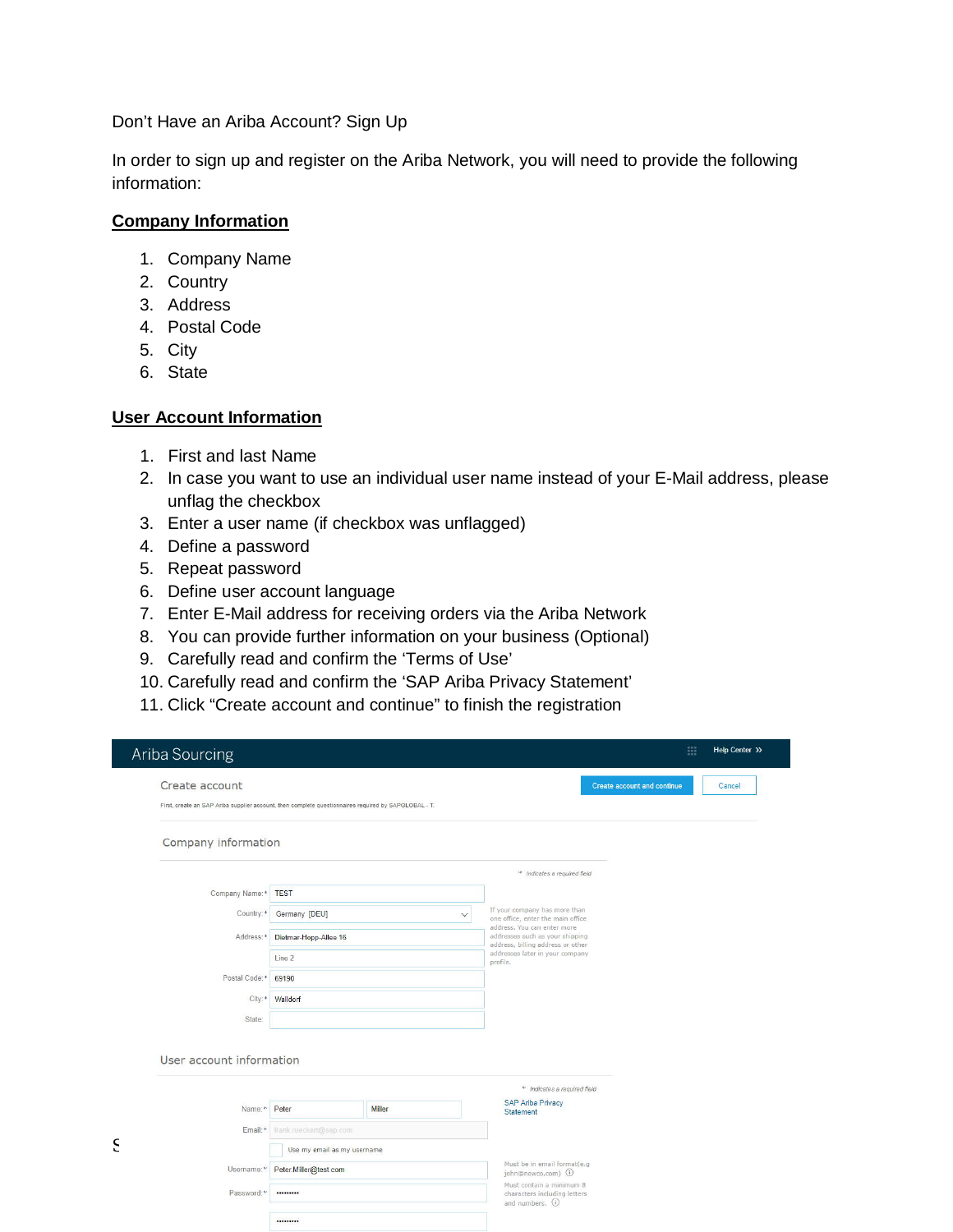#### Tell us more about your business v

| Product and Service Categories: | <b>Enter Product and Service Categories</b> |                                         | -or- Browse<br>Add                                                  |
|---------------------------------|---------------------------------------------|-----------------------------------------|---------------------------------------------------------------------|
| Ship-to or Service Locations:   | Enter Ship-to or Service Location           |                                         | -or- Browse<br>Add                                                  |
| $\text{Tax}$ ID:                | Optional                                    | number.                                 | Enter your Company Tax ID                                           |
| Vat ID:                         | Optional                                    | twelve-digit value added tax<br>dashes. | Enter your company's five to<br>identification number. Do not enter |
|                                 |                                             |                                         | Enter the nine-digit number                                         |
| <b>DUNS Number:</b>             | Optional                                    | with "- $T^*$ in test account. $(i)$    | issued by Dun & Bradstreet. By<br>default, DUNS number is appended  |

Ariba will make your company profile, which includes the basic company information, available for new business opportunities to other companies.<br>If you want to hide your company profile, you can do so anytime by editing th finished your registration.

immieur your registrations.<br>By clicking the Create account and continue button, you expressly acknowledge and give consent to Ariba for your data entered into this system to<br>be transferred outside the European Union, Russi and applicable law.

You have the right to access and modify your personal data from within the application, by contacting the Ariba administrator within your<br>organization or Ariba, Inc. This consent shall be in effect from the moment it has b

I have read and agree to the Terms of Use

I have read and agree to the SAP Ariba Privacy Statement

Create account and continue

Cancel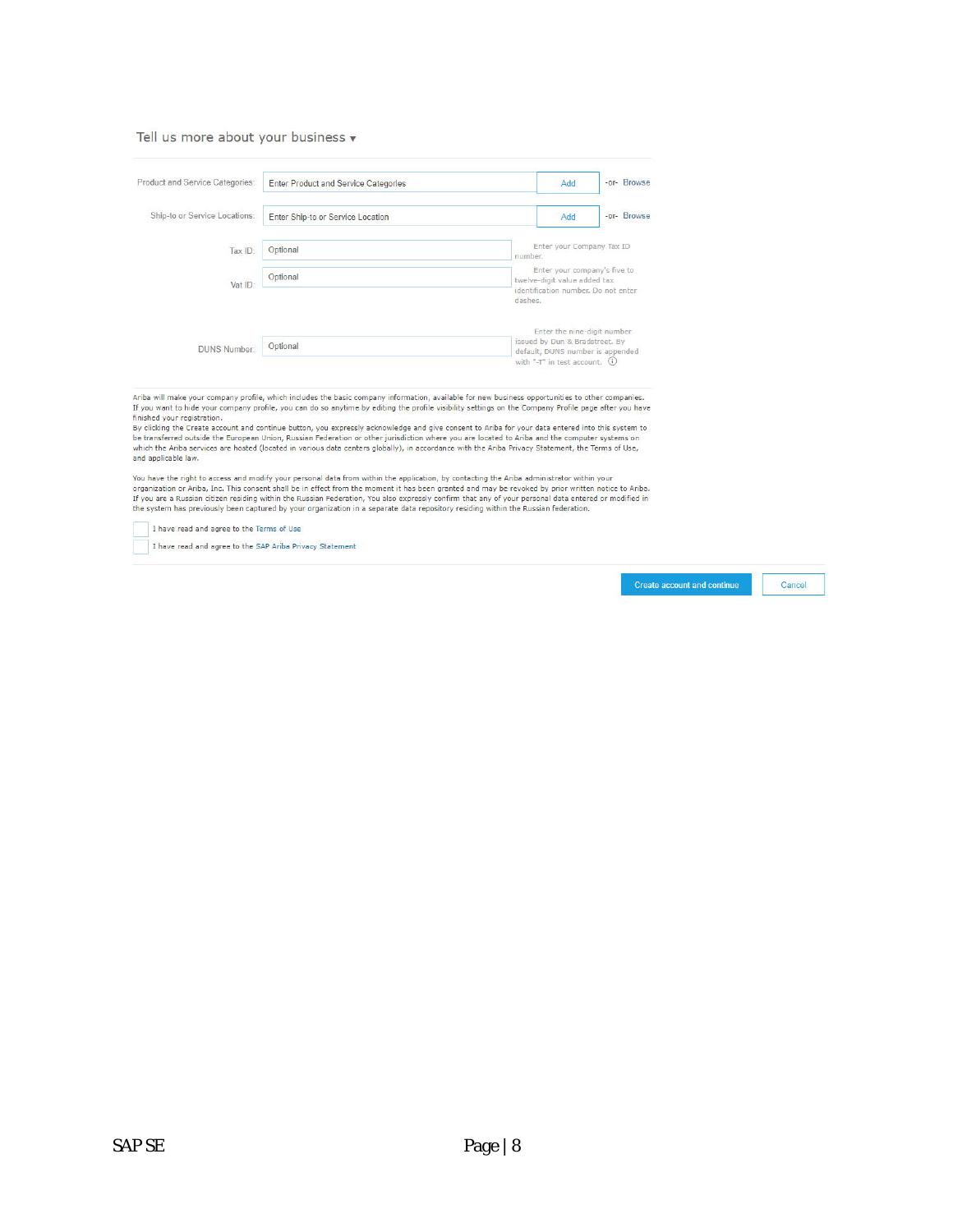Once your Ariba Account and Ariba Network ID exists, you will then need to fill out the "Registration Questionnaire" on the SAP Realm (domain) "SAP GLOBAL" of the Ariba Network.

To complete the registration process with SAP please read the content of the registration form carefully and

- 1. Flag the checkbox for 'Confidentiality Terms'
- 2. Click of 'Submit Entire Response' to complete the registration process with SAP

| Ariba Sourcing                                                                                                                                                           | Test Mode<br>皿<br>Company Settings v<br>Peter Miller v                                                                                                                                                                                                                                                                                                                                                                                                                                                                                                                                                                                                                                                                                                                                                                                                                                                                                                                                                                                                                                                                                                      | Help Center >>             |          |  |  |
|--------------------------------------------------------------------------------------------------------------------------------------------------------------------------|-------------------------------------------------------------------------------------------------------------------------------------------------------------------------------------------------------------------------------------------------------------------------------------------------------------------------------------------------------------------------------------------------------------------------------------------------------------------------------------------------------------------------------------------------------------------------------------------------------------------------------------------------------------------------------------------------------------------------------------------------------------------------------------------------------------------------------------------------------------------------------------------------------------------------------------------------------------------------------------------------------------------------------------------------------------------------------------------------------------------------------------------------------------|----------------------------|----------|--|--|
| < Go back to SAP GLOBAL - TEST Dashboard                                                                                                                                 | Desktop File Sync                                                                                                                                                                                                                                                                                                                                                                                                                                                                                                                                                                                                                                                                                                                                                                                                                                                                                                                                                                                                                                                                                                                                           |                            |          |  |  |
| Console                                                                                                                                                                  | Doc226278168 - Supplier registration questionnaire                                                                                                                                                                                                                                                                                                                                                                                                                                                                                                                                                                                                                                                                                                                                                                                                                                                                                                                                                                                                                                                                                                          | Time remaining<br>01:16:28 |          |  |  |
| <b>Event Messages</b><br><b>Event Details</b><br><b>Response History</b>                                                                                                 | <b>All Content</b>                                                                                                                                                                                                                                                                                                                                                                                                                                                                                                                                                                                                                                                                                                                                                                                                                                                                                                                                                                                                                                                                                                                                          | m                          |          |  |  |
| <b>Response Team</b>                                                                                                                                                     | Name 1                                                                                                                                                                                                                                                                                                                                                                                                                                                                                                                                                                                                                                                                                                                                                                                                                                                                                                                                                                                                                                                                                                                                                      |                            |          |  |  |
|                                                                                                                                                                          | $\textsf{Less}$ $\vert - \vert$<br>1 General Terms and Conditions for Purchases                                                                                                                                                                                                                                                                                                                                                                                                                                                                                                                                                                                                                                                                                                                                                                                                                                                                                                                                                                                                                                                                             |                            |          |  |  |
| <b>Event Contents</b>                                                                                                                                                    | Dear Supplier,                                                                                                                                                                                                                                                                                                                                                                                                                                                                                                                                                                                                                                                                                                                                                                                                                                                                                                                                                                                                                                                                                                                                              |                            |          |  |  |
| <b>All Content</b>                                                                                                                                                       | Prior to starting the registration process, please read                                                                                                                                                                                                                                                                                                                                                                                                                                                                                                                                                                                                                                                                                                                                                                                                                                                                                                                                                                                                                                                                                                     |                            |          |  |  |
|                                                                                                                                                                          | . the SAP Supplier Code of Conduct available at http://www.sap.com/supplier-portal-code-of-conduct-en and                                                                                                                                                                                                                                                                                                                                                                                                                                                                                                                                                                                                                                                                                                                                                                                                                                                                                                                                                                                                                                                   |                            |          |  |  |
| <b>General Terms and</b><br>. the applicable General Terms and Conditions for Purchases available at http://www.sap.com/about/agreements/sap-supplier-portal.html<br>Co. |                                                                                                                                                                                                                                                                                                                                                                                                                                                                                                                                                                                                                                                                                                                                                                                                                                                                                                                                                                                                                                                                                                                                                             |                            |          |  |  |
|                                                                                                                                                                          | hereinafter together referred to as applicable general terms and conditions to orders ("SAP GTC").                                                                                                                                                                                                                                                                                                                                                                                                                                                                                                                                                                                                                                                                                                                                                                                                                                                                                                                                                                                                                                                          |                            |          |  |  |
| Confidentiality<br>$\overline{2}$<br><b>Terms</b>                                                                                                                        | With your registration, you confirm that you are authorized (1) to register your company as a Supplier at SAP and<br>(2) to acknowledge on behalf of the Supplier that the then current and applicable SAP GTC of the ordering SAP entity at the time of the respective purchase                                                                                                                                                                                                                                                                                                                                                                                                                                                                                                                                                                                                                                                                                                                                                                                                                                                                            |                            |          |  |  |
| Ariba Privacy<br>3<br>Statem.                                                                                                                                            | shall govern the purchase unless the ordering SAP entity and Supplier have entered, or enter into in the future, into an agreement which specifically provides<br>otherwise.<br>Upon Supplier's request, the applicable version of the SAP GTC can also be provided in writing by the ordering SAP entity. Supplier acknowledges that SAP<br>may change the SAP GTC, including the Supplier Code of Conduct, in its sole discretion from time to time without further notice to Supplier.                                                                                                                                                                                                                                                                                                                                                                                                                                                                                                                                                                                                                                                                   |                            |          |  |  |
|                                                                                                                                                                          | ▼ 2 Confidentiality Terms                                                                                                                                                                                                                                                                                                                                                                                                                                                                                                                                                                                                                                                                                                                                                                                                                                                                                                                                                                                                                                                                                                                                   |                            | $\Delta$ |  |  |
|                                                                                                                                                                          | 2.1<br>I am authorized to accept the following terms on Confidential Information on behalf of Supplier, and hereby agree that Supplier<br>shall be bound accordingly unless the ordering SAP entity and Supplier have entered into, or enter into in the future, other<br>agreements which contain terms concerning Confidential Information, in which case the terms on Confidential Information herein<br>shall not supersede either party's rights and obligations as provided in such other agreements, unless such other agreement<br>specifically provides otherwise.                                                                                                                                                                                                                                                                                                                                                                                                                                                                                                                                                                                 |                            |          |  |  |
|                                                                                                                                                                          | 2.2 Approval of Confidentiality Terms                                                                                                                                                                                                                                                                                                                                                                                                                                                                                                                                                                                                                                                                                                                                                                                                                                                                                                                                                                                                                                                                                                                       | $\frac{1}{\sqrt{2}}$       |          |  |  |
|                                                                                                                                                                          | 2.3<br>As used herein, "Confidential Information" shall mean all information which SAP protects against unrestricted disclosure to others,<br>furnished by or on behalf of SAP to Supplier or its Representatives (defined below), that (i) is clearly identified as confidential and/or<br>Internal and/or proprietary at the time of disclosure; or (ii) is by its nature recognized as potentially confidential or is disclosed in a<br>manner that it may be reasonably inferred to be confidential and/or Internal and/or proprietary to SAP at the time of disclosure,<br>including but not limited to information that is related to: (a) the business plans or operations of SAP; (b) the research and<br>development or investigations of SAP; (c) the business of any customer or partner of SAP; (d) SAP's properties, employees,<br>finances, operations; (e) any information about or concerning any third party (which information was provided to SAP subject to an<br>applicable confidentiality obligation to such third party); (f) software and related documentation ("SAP's Software") including the<br>(*) indicates a required field |                            |          |  |  |
|                                                                                                                                                                          | <b>Submit Entire Response</b><br>Save<br><b>Compose Message</b><br><b>Excel Import</b>                                                                                                                                                                                                                                                                                                                                                                                                                                                                                                                                                                                                                                                                                                                                                                                                                                                                                                                                                                                                                                                                      |                            |          |  |  |